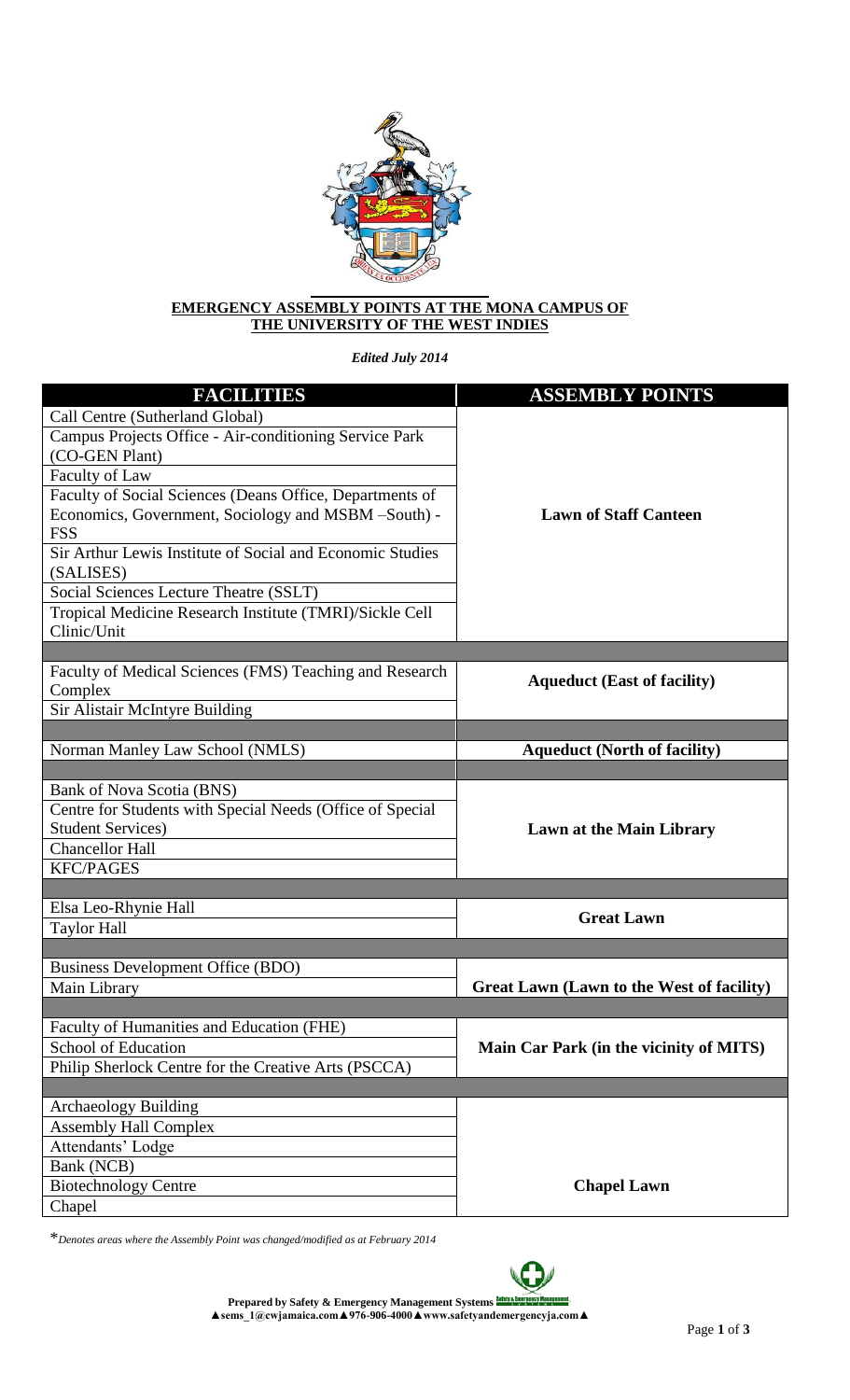| <b>FACILITIES</b>                                     | <b>ASSEMBLY POINTS</b>                                                                   |
|-------------------------------------------------------|------------------------------------------------------------------------------------------|
| Department of Chemistry                               |                                                                                          |
| *Department of Physics                                |                                                                                          |
| Earthquake Unit                                       |                                                                                          |
| <b>Electron Microscopy Unit</b>                       |                                                                                          |
| <b>Electronics Unit</b>                               |                                                                                          |
| Faculty Office - Science and Technology               |                                                                                          |
| <b>Former Vice Chancellery</b>                        |                                                                                          |
| *Inter Faculty Lecture Theatre (IFLT)                 |                                                                                          |
| *Juici Patties                                        |                                                                                          |
| Office of Graduate Studies & Research (OGS&R)         |                                                                                          |
| Old Dramatic Theatre (ODT)                            | <b>Chapel Lawn</b>                                                                       |
| <b>Placement &amp; Career Services</b>                |                                                                                          |
| Radio Station Complex/Radio Education Unit            |                                                                                          |
| Senate House Complex (including the Administrative    |                                                                                          |
| Annex)                                                |                                                                                          |
| School of Engineering                                 |                                                                                          |
| *Science Library                                      |                                                                                          |
| <b>University Bookshop</b>                            |                                                                                          |
|                                                       |                                                                                          |
| UWI Development & Endowment Fund                      | <b>Joint Board of Teacher Education(JBTE)</b>                                            |
| Joint Board of Teacher Education (JBTE)               | Parking lot at the Offices of the Open                                                   |
|                                                       | Campus                                                                                   |
|                                                       |                                                                                          |
| <b>Dudley Grant Centre</b>                            |                                                                                          |
| Department of Community Health and Psychiatry         |                                                                                          |
| Hugh Lawson Shearer Trade Union Educational Institute |                                                                                          |
| Offices of the Open Campus                            | <b>Open field between former Personnel</b>                                               |
| Social Welfare Training Centre (SWTC)                 | <b>Building and Offices of the Open Campus</b>                                           |
| <b>UWICED</b>                                         |                                                                                          |
| <b>University Health Centre</b>                       |                                                                                          |
| UWI School of Nursing (UWISON)                        |                                                                                          |
|                                                       |                                                                                          |
| Mona Information Technology Services (MITS)           | Main parking Lot in the vicinity of the                                                  |
|                                                       | <b>Philip Sherlock Centre</b>                                                            |
|                                                       |                                                                                          |
| Former Personnel Building                             | <b>Old Library - Eastern portion of Lawn</b>                                             |
| <b>Gerald Laylor Flats</b>                            | <b>Old Library - Eastern portion of Lawn</b>                                             |
| Marlene Hamilton Hall                                 | Old Library - Western portion of Lawn                                                    |
| UWI(Mona) Community & Co-operative Credit Union Ltd.  | <b>Old Library - Eastern portion of Lawn</b>                                             |
| <b>Students Union</b>                                 |                                                                                          |
|                                                       | <b>Old Library-Eastern portion of Lawn</b>                                               |
| Old Library                                           | <b>Old Library - Western portion of Lawn</b>                                             |
|                                                       |                                                                                          |
| Campus Security/Police                                |                                                                                          |
| Legal Aid Clinic                                      | "Look-out" Point (in the vicinity of the                                                 |
| <b>University Press</b>                               | <b>Mona Police Post)</b>                                                                 |
|                                                       |                                                                                          |
| Caribbean Institute of Media and Communication        |                                                                                          |
| (CARIMAC)                                             | Bus Park (in the vicinity of the Mona<br><b>Visitors' Lodge &amp; Conference Centre)</b> |
| *Campus Projects Office                               |                                                                                          |
| *Confucius Institute/Lecture Room                     |                                                                                          |
| Marketing, Recruitment and Communications Office      |                                                                                          |
| Office of Student Services & Development (OSS&D)      |                                                                                          |

\**Denotes areas where the Assembly Point was changed/modified as at February 2014*

**Prepared by Safety & Emergency Management Systems ▲sems\_1@cwjamaica.com▲976-906-4000▲www.safetyandemergencyja.com▲** 

C